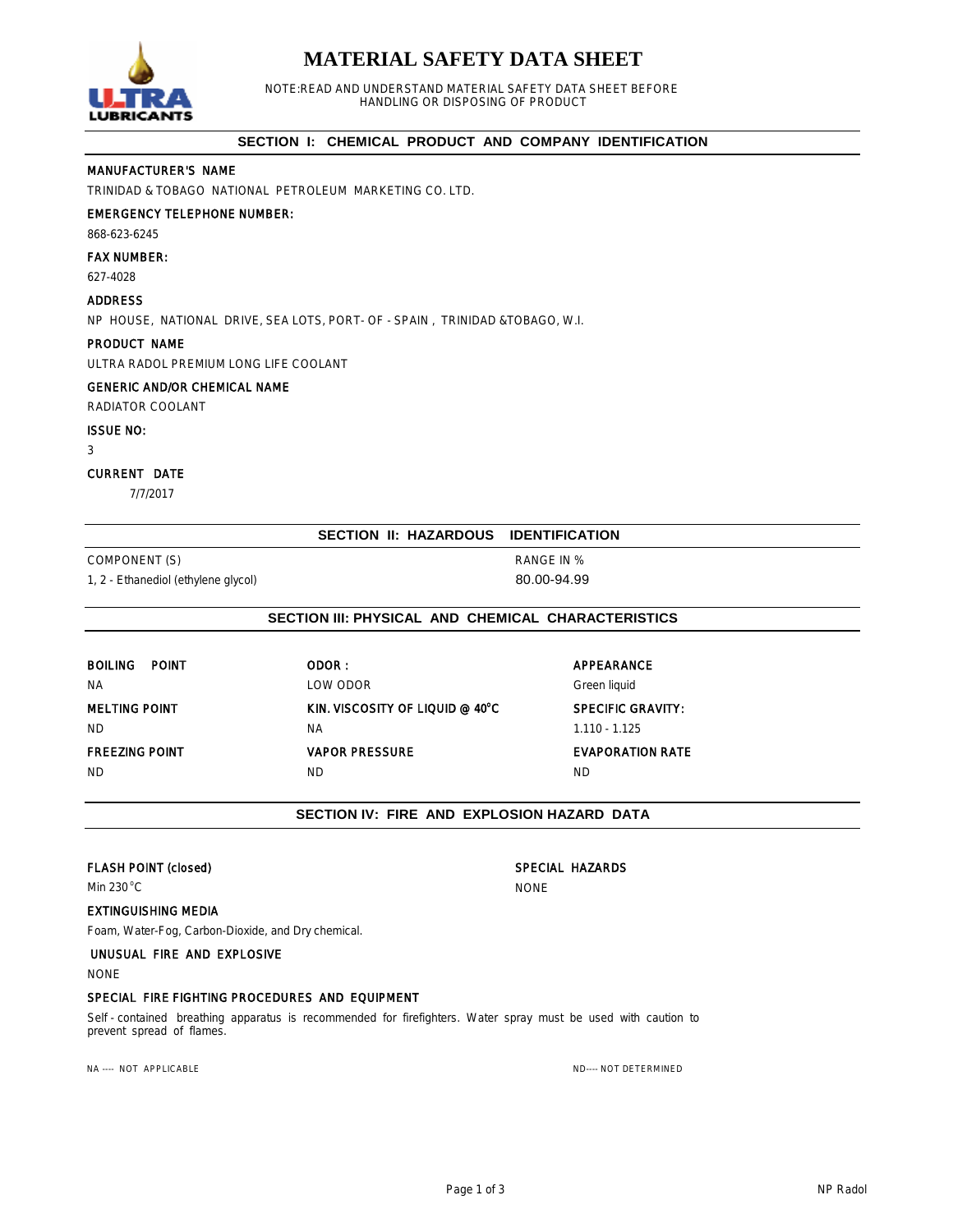#### STABILITY ( UNDER NORMAL CONDITIONS)

**STABLE** 

# CONDITIONS TO AVOID

none known

## INCOMPATIBILITY ( MATERIALS TO AVOID)

Reacts violently with strong oxidisers

# PRODUCTS EVOLVED WHEN SUBJECTED TO HEAT OR COMBUSTION

Toxic levels of carbon monoxide, carbon dioxide and other harmful products.

## **SECTION VI: HEALTH HAZARD DATA**

# ROUTE(S) OF ENTRY

Skin, Eyes, Inhalation, Ingestion

# EFFECTS OF OVEREXPOSURE

SKIN: Expected to be a mild skin irritant.

EYES :Direct eye contact may cause temporary discomfort

INHALATION: Inhalation of vapors at an elevated temperature may cause respiratory irritation.

INGESTION : WARNING ! HARMFUL OR FATAL IF SWALLOWED.

# EMERGENCY AND FIRST AID PROCEDURES

SKIN: Wash with soap and water. Obtain medical attention if skin disorders develop.

Remove contaminated clothing and launder before reuse. Discard shoes and other leather articles saturated with the material.

EYES: Flush eyes with plenty of water and obtain medical aid if irritation persists.

INHALATION: Not likely in normal usage conditions due to the very low vapor pressure. The unlikely event of inhalation, remove from exposure.

INGESTION : If swallowed, give large quantities of water, THEN INDUCE VOMITING IMMEDIATELY. Get medical attention.

#### **SECTION VII: PRECAUTIONS FOR SAFE HANDLING AND USE**

#### PROCEDURE IN CASE OF ACCIDENTAL, RELEASE, BREAKAGE OR LEAKAGE

Remove mechanically or contain on an absorbent material (eg. sand or earth) to prevent migration and entry into sewers or streams.

Clean any slippery surfaces by appropriate techniques, such as : several moppings or swabbings with appropriate solvents ; washing with mild, caustic detergents or solutions.

#### WASTE DISPOSAL METHOD

Dispose of in accordance with good waste management practise and local regulations.May be incinerated.

# PRECAUTIONS TO BE TAKEN IN HANDLING AND STORING

Periods of exposure to high temperatures should be minimized.

Water contamination should be avoided.

## SPECIAL PRECAUTION

Empty containers retain material residue. Do not cut, weld, braze, solder, drill, grind or expose containers to heat, flame, spark or other sources of ignition.Do not reuse empties without commercial cleaning or reconditioning.

#### OTHER PRECAUTIONS

|                                                   | NFPA CODE        | HMIS CODE | <b>KFY</b>                                        |
|---------------------------------------------------|------------------|-----------|---------------------------------------------------|
| <b>HEALTH</b>                                     |                  |           | $4 = SEVERE$                                      |
| FLAMMABILITY                                      |                  |           | $3 = SERIOUS$                                     |
| <b>REACTIVITY</b>                                 | $\left( \right)$ |           | $2 = \text{MODERATE}$                             |
|                                                   |                  |           | $1 = SLIGHT$                                      |
|                                                   |                  |           | $0 =$ MINIMAL                                     |
| Note: NFPA---National Fire Protection Association |                  |           | HMIS--- Hazardous Materials Identification System |